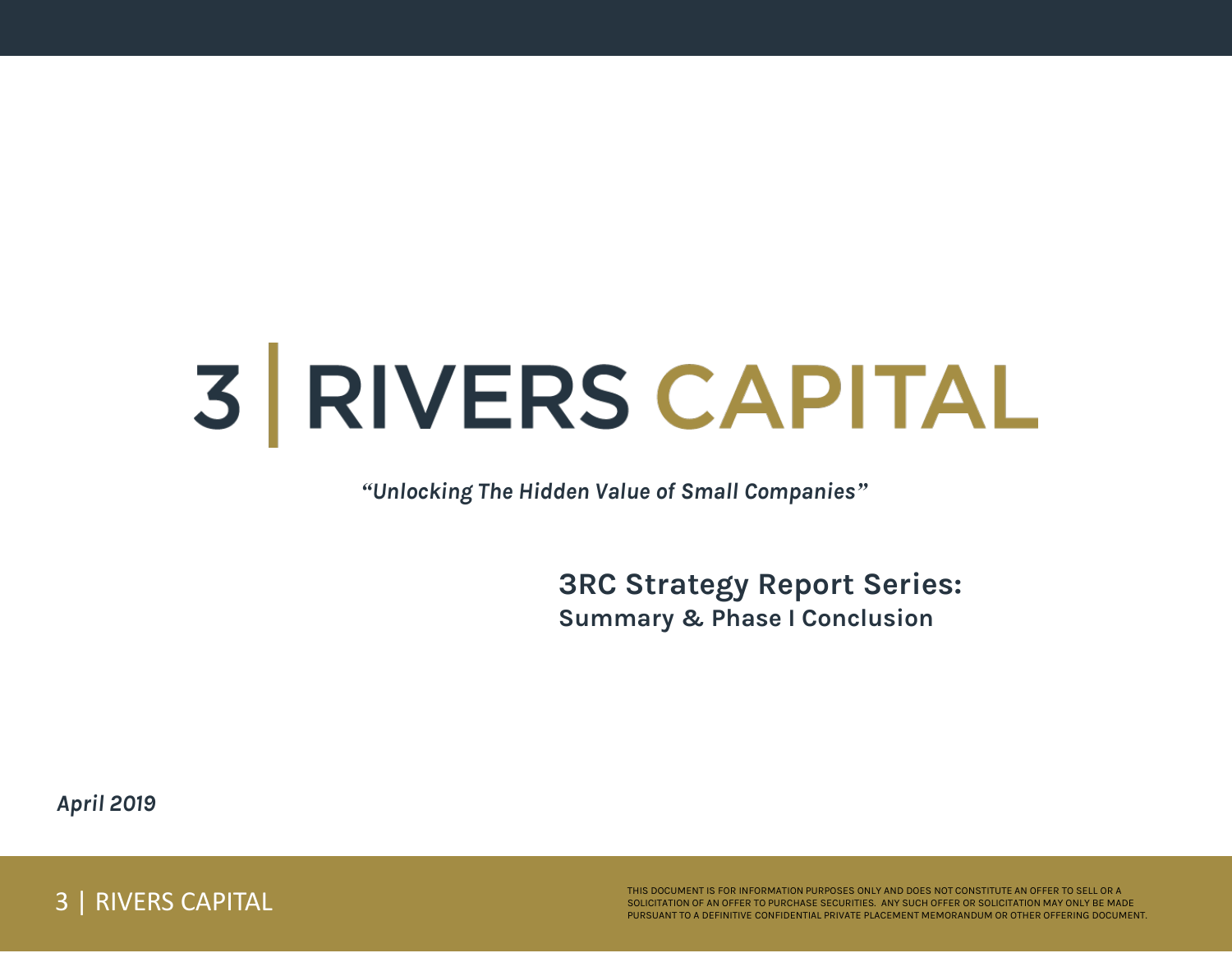## Introduction

The previous thirteen *Strategy Reports* provided a top-down view of the marketplace with the hope of narrowing the universe of industry segments to a list that was manageable, actionable, and where 3RC had conviction that opportunities exist for significant outperformance. At the start of this journey, 3RC locked in on what we saw as the four most pertinent *Factors of Influence* over the next decade and then studied what was likely to manifest from those factors. 3RC honed in on specific areas of the market that could and likely would take advantage of the manifestations that stemmed from the four factors. In the end, this work helped to develop 3RC's *Thematic Lens* and ultimately the thrust of 3RC's outbound and inbound sourcing efforts. In this report, 3RC summarizes all of the reports to-date and concludes the series by highlighting which *Areas of Interest and Sub-Verticals* within them we intend to explore. As we enter into Phase II of our research process 3RC will focus within these *Areas of Interest* with the goal of better providing actionable investment opportunities for investors.

Over the last several months, 3RC drilled down into all of the identified *Areas of Interest to* determine where the best investment opportunities may be found. 3RC understands that there are several factors that go into a compelling investment opportunity. But finding industries where the environment is well positioned for growth and where 3RC has gained substantial insights and built a network of expertise helps to significantly better the odds of producing outperformance. It also helps to focus the team and their sourcing efforts to efficiently evaluate potential opportunities.

In Phase II, 3RC will be shifting our research away from the broader perspective and focusing in on the specific *Sub-Verticals* that have emerged from the previous reports. 3RC will define the specific segments of the market that provide the most compelling investment opportunities and discuss how we plan to take advantage of the family ownership dynamic within those segments by outlining a specific strategic framework within each sub-vertical of interest.

A summary of 3RC's reports written to-date follows on the next page.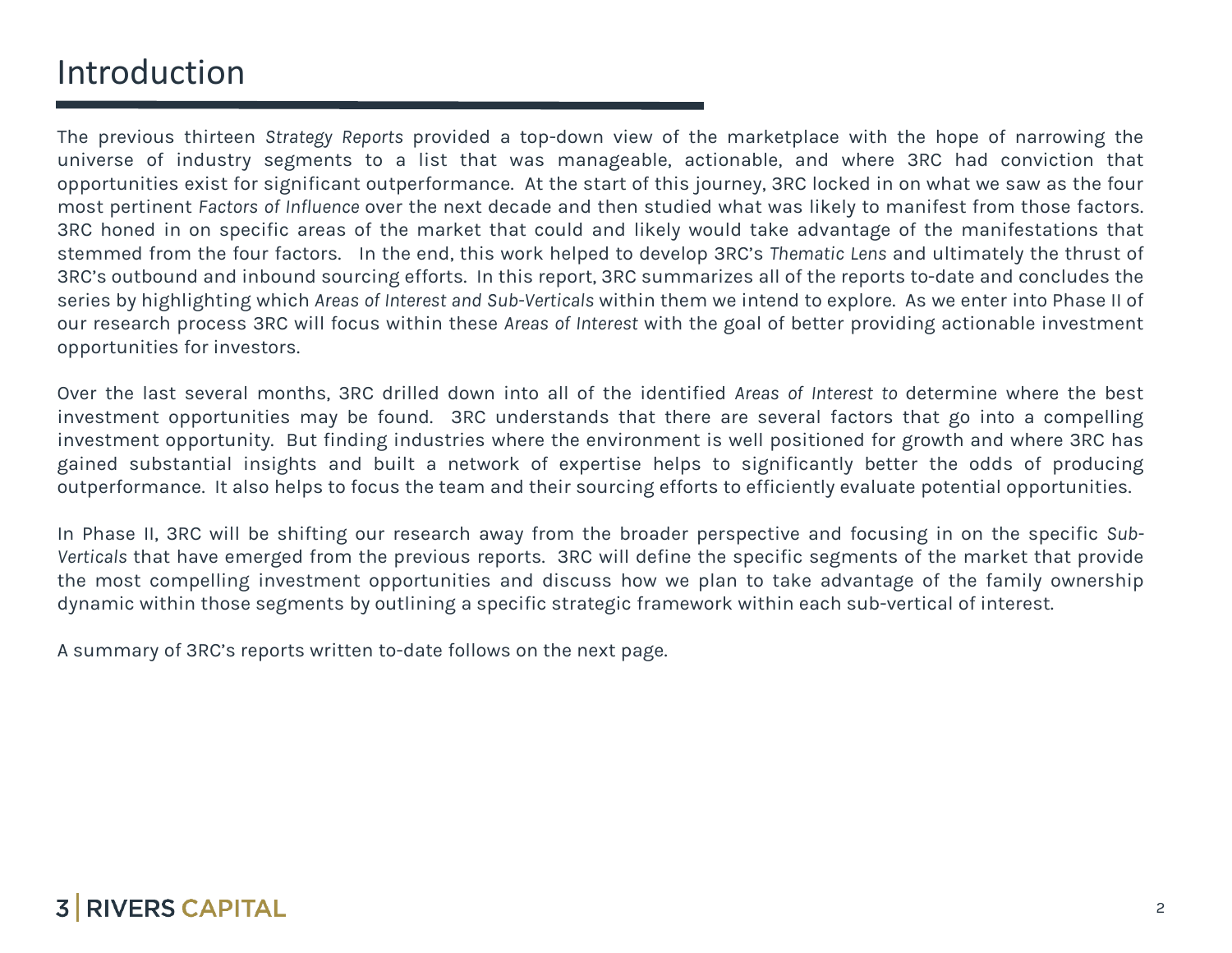## Report Summary Outline

| <b>Factor of Influence</b>                    | <b>Factual Drivers</b>                                                                                                   | Manifestations                                                                                                                                                                           | Areas of Interest Discussed                                                                                                                                                 |  |  |
|-----------------------------------------------|--------------------------------------------------------------------------------------------------------------------------|------------------------------------------------------------------------------------------------------------------------------------------------------------------------------------------|-----------------------------------------------------------------------------------------------------------------------------------------------------------------------------|--|--|
| <b>Modernization of</b><br><b>Things</b>      | Increasing necessity for technological<br>innovation to fuel growth                                                      | Overall productivity growth fueled by<br>embedding technology into existing<br>systems                                                                                                   | Technology infrastructure maintenance and<br>installation services<br>• Technology infrastructure suppliers                                                                 |  |  |
|                                               | Advancements in the Internet of Things<br>(IoT) and Artificial Intelligence (AI)                                         | Improvements in the Industrial base<br>through use of the Internet of Things<br>("IoT") and Artificial Intelligence ("AI") for<br>predictive maintenance and advanced<br>problem solving | Building and facility automation services<br>Security implications and applications<br>Advanced machinery automation providers                                              |  |  |
|                                               | Modernization of infrastructure within<br>the United States                                                              | Increased infrastructure budgets and<br>improvements in technology help to<br>maintain and rebuild aging civil and<br>energy infrastructure in the U.S.                                  | Energy efficiency products and services<br>Specialty materials<br>Specialty infrastructure contractors                                                                      |  |  |
| <b>Lower Domestic</b><br><b>Energy Prices</b> | The dawn of United States energy<br>independence                                                                         | Increased energy production domestically<br>Increased demand for energy storage in<br>the United States<br>Increased supply of inexpensive by-<br>products                               | Energy storage systems<br>Renewables and the smart grid<br>Backup power<br>Logistics and maintenance<br><b>Export logistics</b>                                             |  |  |
|                                               | The evolution of the U.S. energy grid                                                                                    | Increasingly efficient charging processes<br>and technology<br>Necessity for<br>power protection and<br>maintenance                                                                      | Logistics and warehousing<br>Downstream handling<br>Smart energy products<br>Energy efficiency services                                                                     |  |  |
| <b>Escalating</b><br><b>Conflicts</b>         | There are several conflict zones<br>internationally where military presence<br>will likely be required to maintain peace | Increased defense spending<br><b>Border protection</b>                                                                                                                                   | Aerospace & Defense<br><b>Security Services</b>                                                                                                                             |  |  |
|                                               | Increased terrorism and violent crime in<br>the U.S.                                                                     | Increased demand for asset storage and<br>transportation protection<br>Increased demand for Infrastructure<br>refurbishment and protection                                               | Specialized/value-added storage/warehousing<br>& transportation<br>Energy/Civil/Transportation Infrastructure<br>Risk management services<br>Protection products & services |  |  |
|                                               | Illegal immigrants make up 3.5% of the<br>U.S. population (approximately 11.1 million<br>people as of 2014)              | reduction of immigrant<br>Continued<br>workforce leading to a unskilled -labor<br>shortage<br>Advances in agricultural technology                                                        | Agricultural automation<br>Lighting system design and implementation                                                                                                        |  |  |
| Shifting<br><b>Demographics</b>               | The Aging Baby Boomer population                                                                                         | Rising demand for health products and<br>services                                                                                                                                        | Elderly and disabled services<br>Home care providers<br><b>Behavioral Health</b><br>Nursing care facilities                                                                 |  |  |
|                                               | Millennials enter peak spending years                                                                                    | Heightened demand for pet care services<br>Changing consumer preferences                                                                                                                 | Pet grooming and boarding<br>Intelligent vending & logistics<br>E-commerce                                                                                                  |  |  |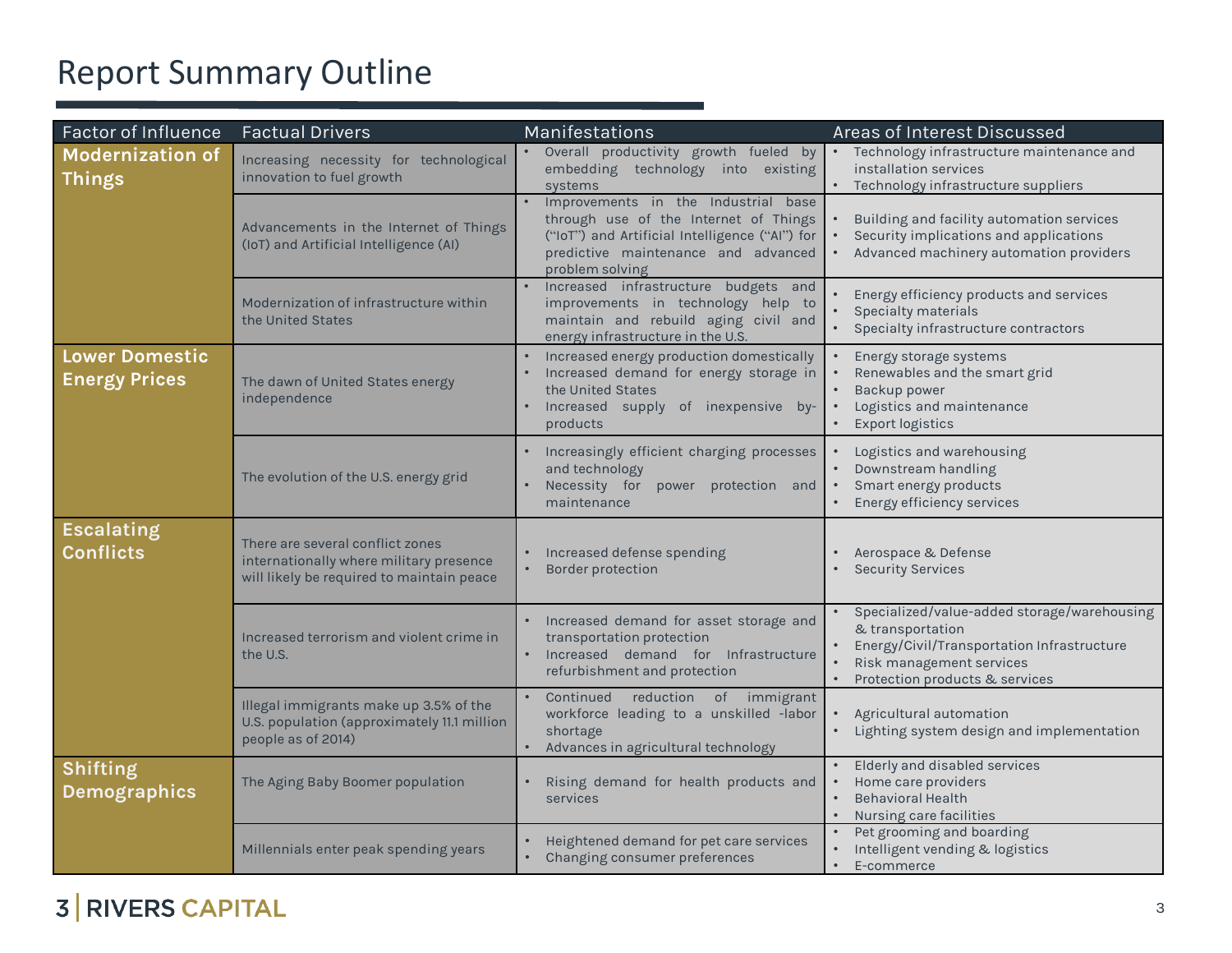## Determining Focus

As you can see from the previous table, 3RC explored a number of potential actionable *Areas of Interest*. To narrow the list, 3RC conducted a deep dive into each *Area of Interest* to determine which fit best within the Firm's skill set and valuation discipline. 3RC found that several of the *Areas of Interest* were related in some way, so they were combined into broader category descriptions.

As the process proceeded, 3RC was faced with some critical decisions, including abandoning certain segments altogether. For example, there is confidence that conflicts, both domestically and overseas, are steadily on the rise. With no clear sign of near-term improvement, it is likely that there will be greater spending on aerospace and defense in the next decade as there was in the last 10 years. But 3RC has elected to abandon the aerospace and defense segment as the supply chain ultimately ends with a handful of industry leaders and valuations are generally robust. With a combination of high valuation expectations and customer concentration risks that can not be effectively mitigated, 3RC has elected to abandon the area.

After applying a number of binary criteria screens, 3RC focused on crossover among the *Factors of Influence*. The manifestation of an aging population and increased need for healthcare products and services did not cross over with other factors. 3RC did, however, observe significant crossover among the other factors. 3RC viewed crossover as further evidence strengthening the opportunity within that *Area of Interest.* Accordingly, we have determined to focus on those areas. While the *Shifting Demographic* factor may not directly crossover with the other non-healthcare *Areas of Interest,* in some ways it relates to all factors indirectly. However, our focus is mostly on the aging Baby Boomers and wave of demand for healthcare services and products we expect to see over the next decade plus.

Lastly, it is important to acknowledge the fact that recent public market volatility is reflective of political and economic uncertainty globally. Domestically, the economy appears to remain strong and without significant inflationary concerns. But the U.S. economy increasingly influenced by foreign economic conditions. With China's economy cooling after decades of rapid growth, significant uncertainty in the EU, and continued difficulties in the emerging markets, the backdrop for a continued U.S. expansion entering its 9<sup>th</sup> year, which ranks as the 3<sup>rd</sup> longest economic expansion in U.S. history, does not seem likely.

3RC will initially focus its sourcing efforts on segments that would either benefit from or be more resistant to the negative effects of an economic downturn. Thus, segments in healthcare, where demand is more inelastic and where the industry relies on people aging rather than discretionary demand are likely to be part of 3RC's initial sourcing efforts.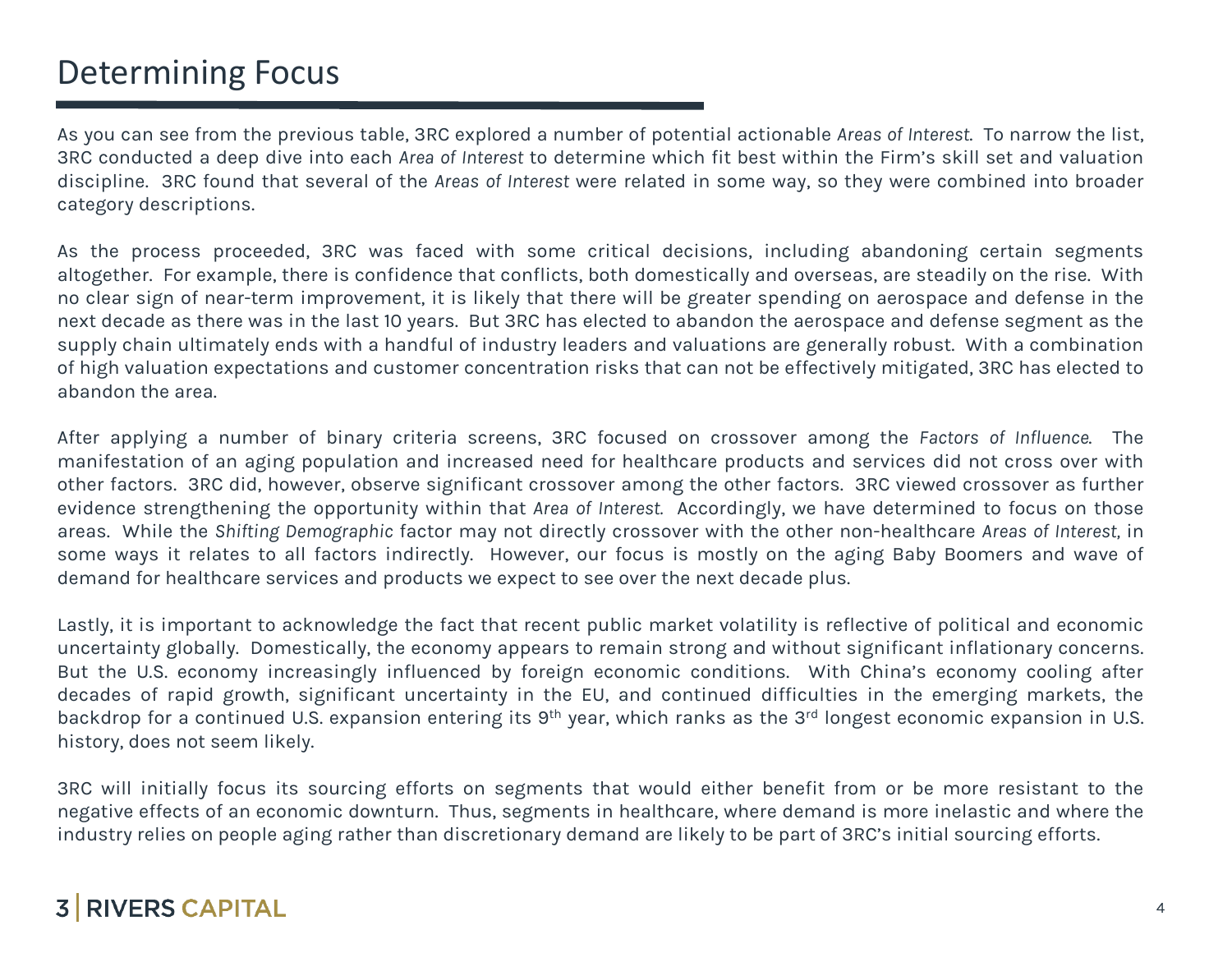## Crossover Summary

3RC's eight *Areas of Interest* are illustrated in the in the graphic below as part of its *Factors of Influence* construct.

|                         | Area of Interest                          | Escalating<br><b>Conflicts</b> | Lower Energy<br>Prices | Modernization | Shifting<br>Demographics |
|-------------------------|-------------------------------------------|--------------------------------|------------------------|---------------|--------------------------|
| $\overline{\mathbb{R}}$ | <b>Automation Controls</b>                |                                |                        |               |                          |
| $\frac{1}{2}$           | <b>Energy Supply Management</b>           |                                |                        |               |                          |
|                         | <b>Protection Products &amp; Services</b> |                                |                        |               |                          |
|                         | <b>Specialty Construction Services</b>    |                                |                        |               |                          |
|                         | Specialty Materials & Packaging           |                                |                        |               |                          |
| <b>E SALE</b>           | Specialty Storage & Logistics             |                                |                        |               |                          |
| $\rightarrow$           | Non-Hospital Healthcare Services          |                                |                        |               |                          |
| ङ्क                     | Healthcare Products & Support Services    |                                |                        |               |                          |

Outside of the healthcare theme related to an aging demographic, 3RC has elected to focus on areas where significant crossover was observed. While each theme may touch on different sub-verticals within the *Area of Interest*, they are generally related. For example, the shortage of unskilled labor will likely lead to more automation in farming, thus, we will look at automation controls within farming, while facility automation driven by IoT within the Modernization theme would focus on access control systems and smart manufacturing systems and components.

The following pages attempt to define each of the eight *Areas of Interest,* while providing specific examples of subverticals within each that 3RC continues to explore.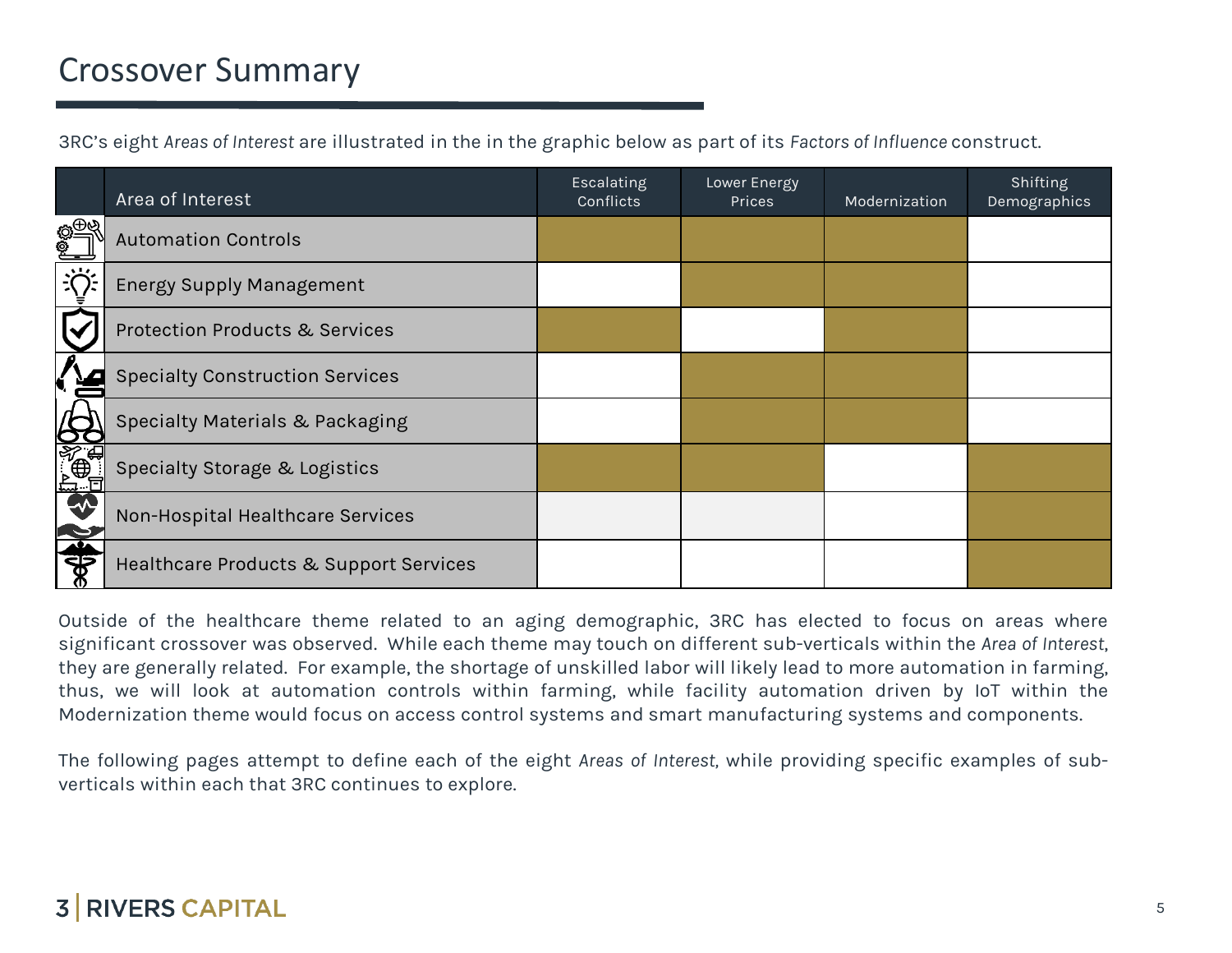## Automation Controls

**Definition:** Automation or automatic control is the use of various systems for operating industrial equipment, processes in factories, monitoring and controlling smart buildings and communications networks, and steering and stabilization of ships, aircraft and other applications and vehicles with minimal or reduced human intervention. Some processes have been completely automated, while others are still at the forefront of their automation evolution.

Automation covers applications ranging from a household thermostat, to a large industrial control system with tens of thousands of input measurements and output control signals. In control complexity it can range from simple on-off control to multi-variable high level algorithms.

Automation has been achieved by various means including mechanical, hydraulic, pneumatic, electrical, electronic devices, and computers, usually in combination. Complicated systems, such as modern factories, airplanes and ships typically use all of these combined techniques. Automation benefits include labor savings, lower electricity and material costs, and improvements to quality, accuracy and precision.

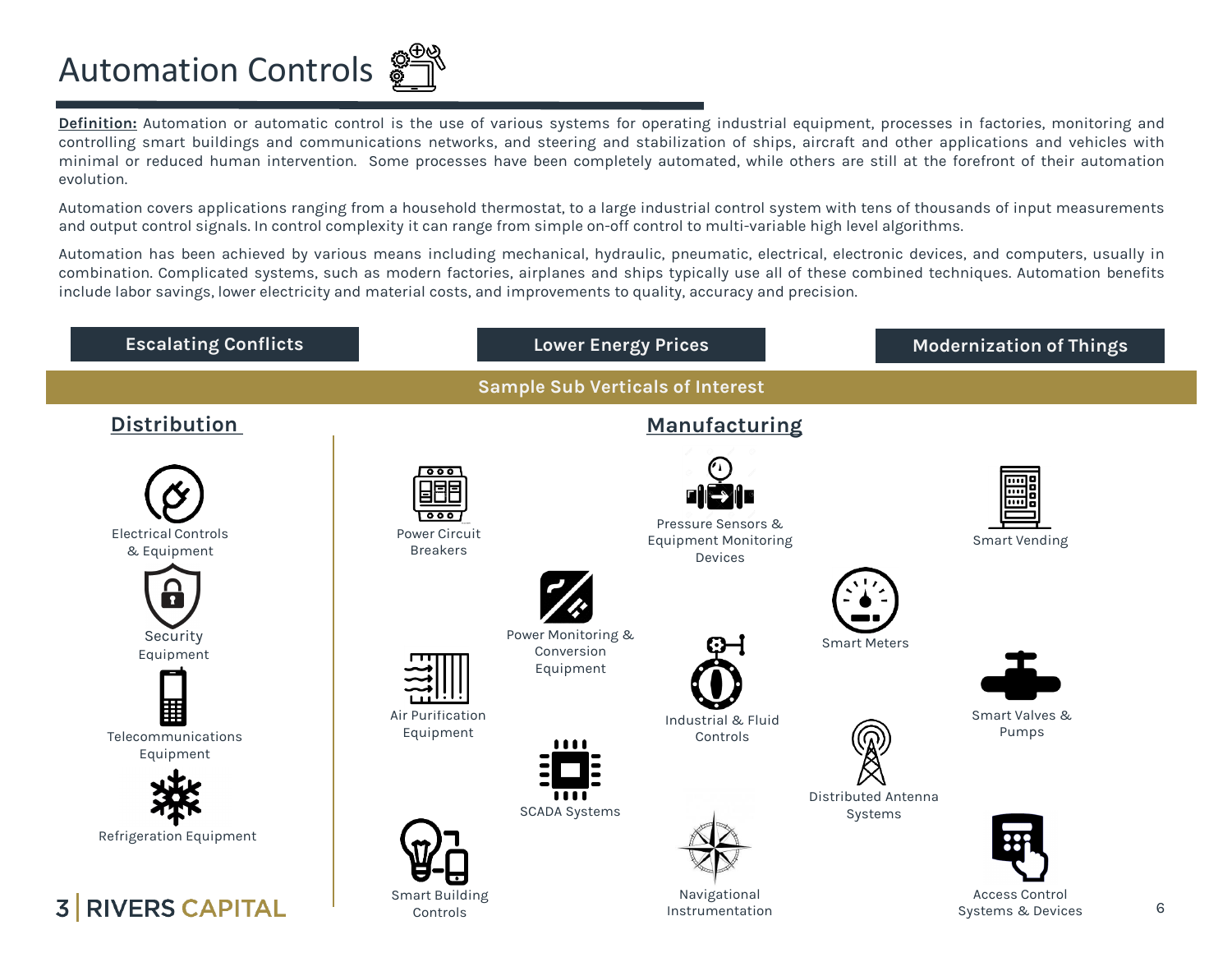## Energy Supply Management  $\mathcal{D}^{\mathcal{L}}$

**Definition:** Energy supply management is the proactive, organized, and systematic coordination of procurement, conversion, distribution and use of energy to meet demand requirements, taking into account environmental and economic objectives. Objectives are resource conservation, climate protection, and cost savings, while users have permanent access to the energy they need. It is connected closely to environmental management, production management, logistics, and other established supply chain functions. Energy supply management can be broken down into six operational functions, including: 1) Facility Management; 2) Logistics; 3) Energy Procurement; 4) Production; 5) Planning and Control; and 6) Maintenance.

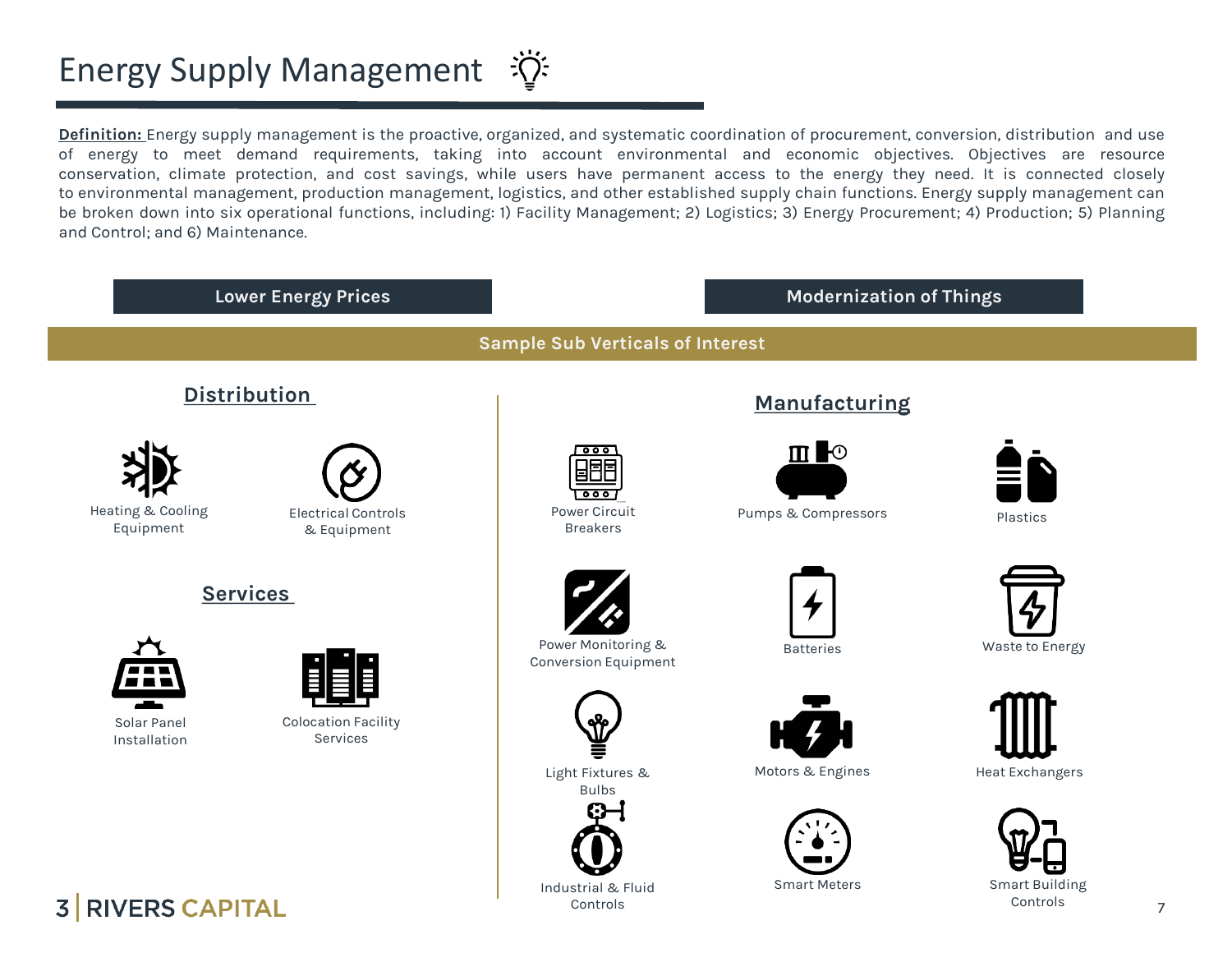## Protection Products & Services

**Definition:** Any product or service that either monitors, tracks, provides access, maintains or assures safety and provides relief or protection outside of the aerospace and defense industries are areas of interest. Services are most interesting because most manufactured products are highly specialized equipment with high technology disruption risks. Similarly, while on the surface a compelling potential area of opportunity, 3RC could not get comfortable with the general concentration risks of being a manufacturer or supplier in either the Aerospace or Defense industries.

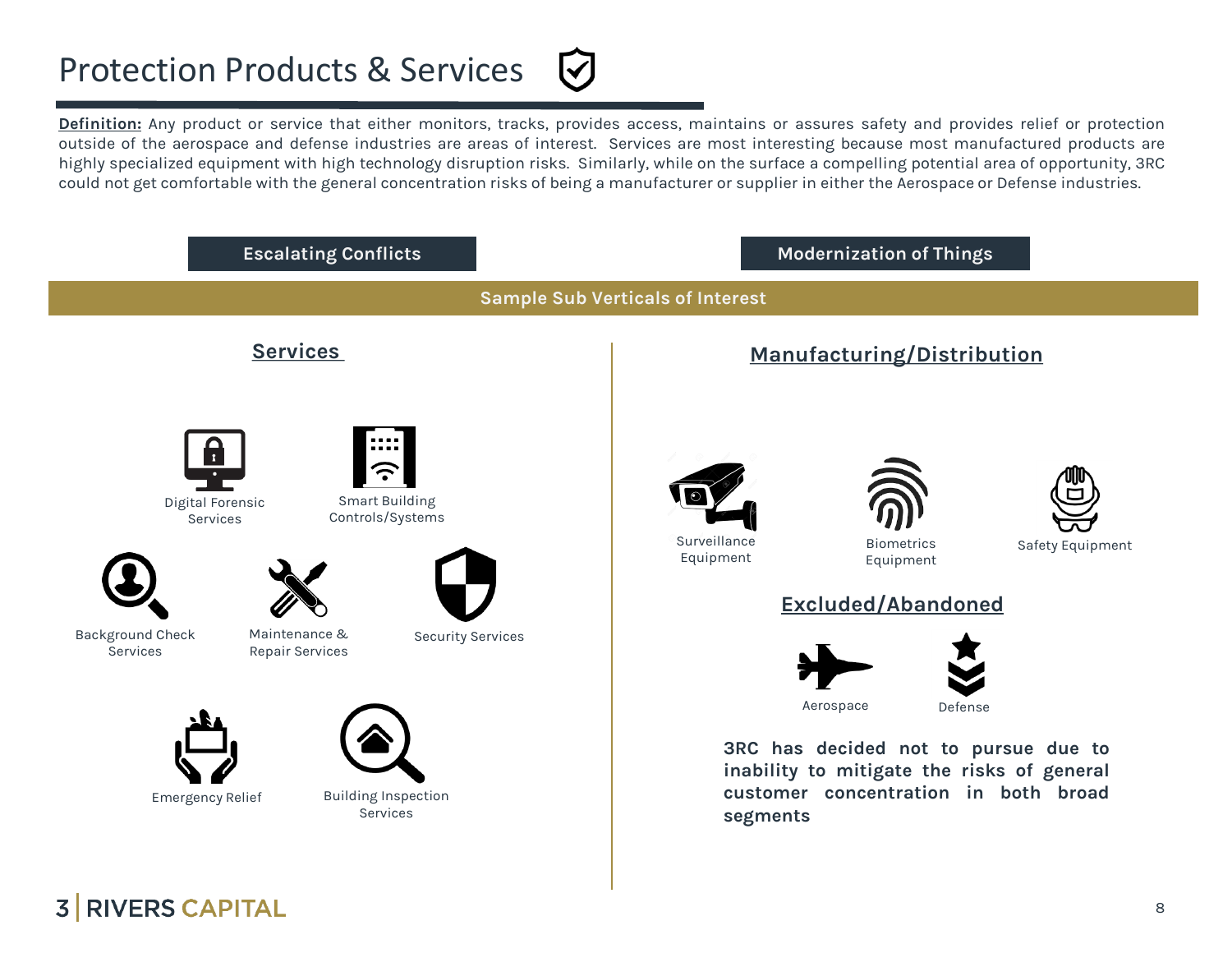## Specialty Construction Services

**Definition:** Specialty construction services comprise establishments whose primary activity is performing specific activities involved in building and infrastructure construction or other activities but that are not responsible for the entire project. The work performed may include new work, additions, alterations, maintenance, and repairs. 3RC's primary interest is in the modernization of the U.S. civil and energy infrastructures, including establishments primarily engaged in testing, monitoring, preparing sites for construction or repair activities.

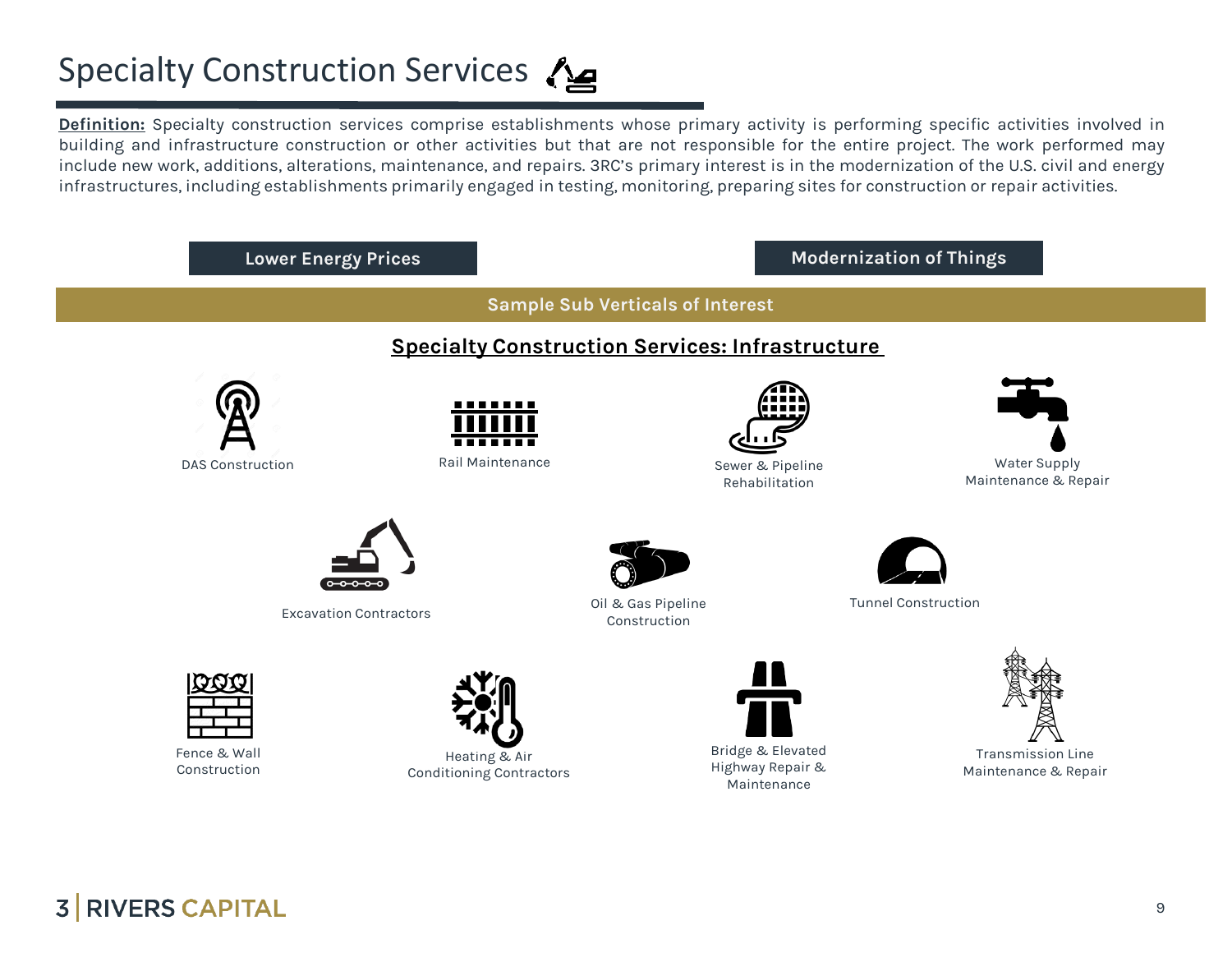## Specialty Materials & Packaging  $\bigtriangleup$

**Definition:** Specialty materials include a wide variety of nontraditional materials that can enhance performance, structural, and/or process characteristics. Specialty materials can also reduce manufacturing and operating costs through light weighting, waste reduction, parts consolidation, faster cycle times, and/or extended shelf lives. Specialty materials include high performance polymer or alloy materials, engineered polymer structures, composites, matrix structures, custom coatings, claddings, adhesives, or additives.

Specialty packaging is the wrapping of material around a good that serves to contain, identify, describe, protect, display, promote, and otherwise make the product marketable and keep it clean.

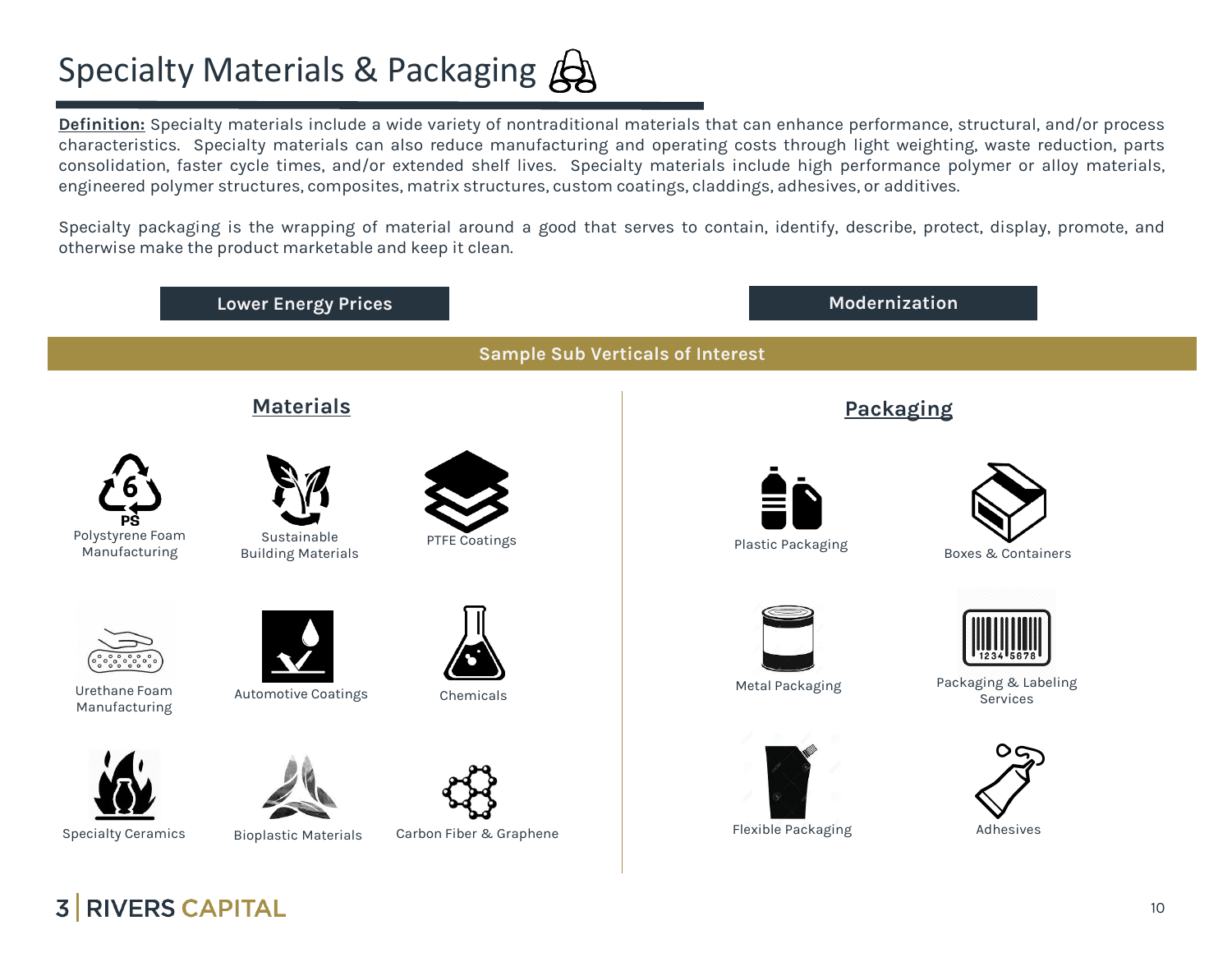## **Specialty Storage & Logistics**

**Definition:** Storage & Logistics is the management of the flow of goods between the point of origin and the point of consumption in order to meet requirements of customers and suppliers. Managed resources can include physical items such as food, materials, animals, equipment, and liquids, as well as intangible items, such as time and information. Specialty storage is the physical location where goods are centralized for distribution or use on demand.

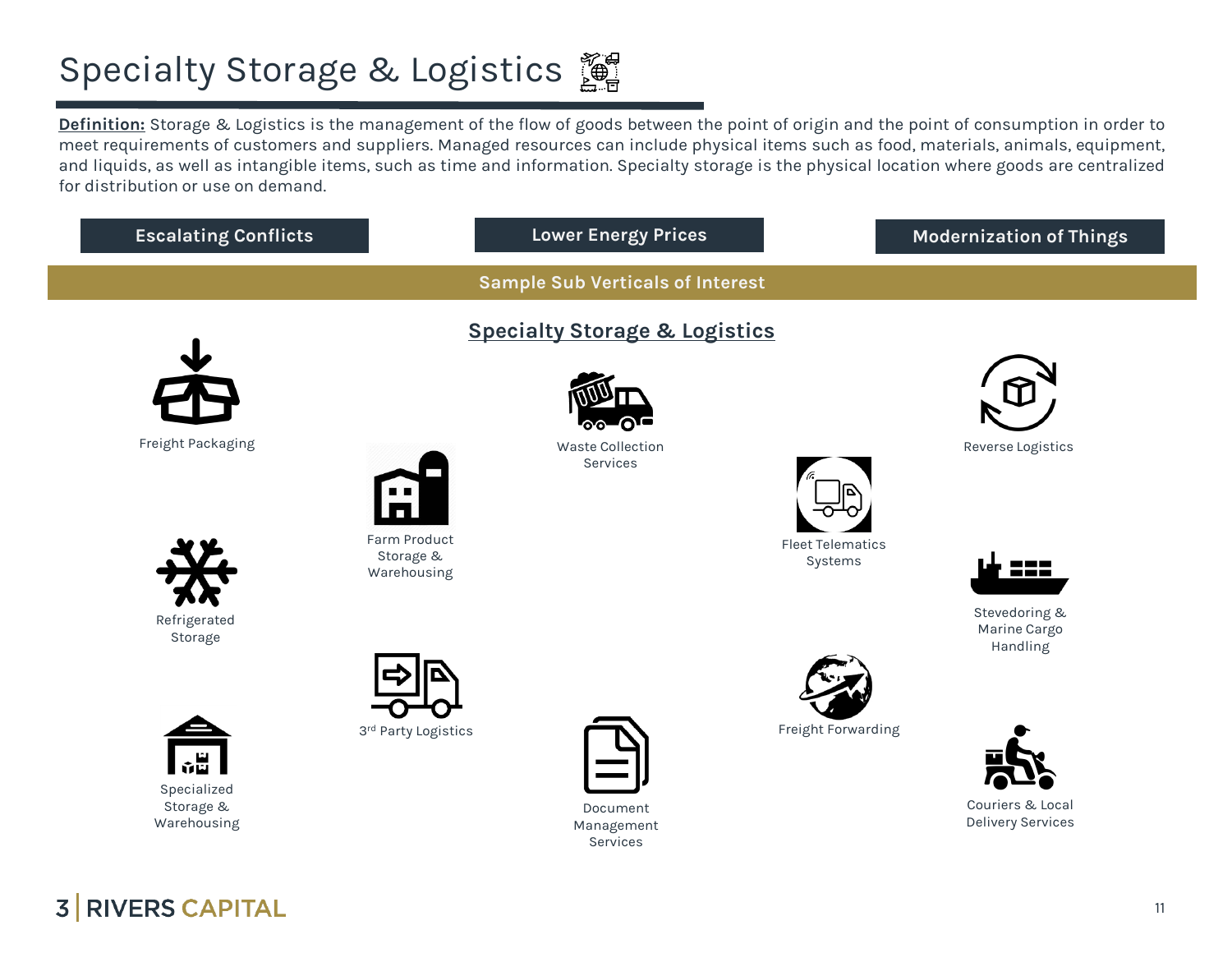## Non-Hospital Healthcare Services



**Definition:** Non-Hospital Health care services provide for the furnishing of medicine, medical or surgical treatment, nursing, hospital service, dental service, optometrical service, complementary health services, or any other medical service, whether or not contingent upon sickness or personal injury, as well as the furnishing to any person of any and all other services and goods for the purpose of preventing, alleviating, curing, or healing human illness, physical disability, or injury that occurs outside of a hospital setting.

#### **Sample Sub Verticals of Interest**

#### **Clinical & Support Services**



DNA Forensic Laboratories



Toxicology Laboratories **Exercise Exercise Access** Urgent Care



Contract Research Laboratories



Medical Case Management



Diagnostic Imaging **Centers** 



Healthcare Staffing



**Care Services**



Home Healthcare Corporate Wellness Services

Physical Therapy



Eye Surgery Centers Hospice & Palliative Care Centers



Sleep Clinics Adult Day Care



Mental Health & Substance Abuse Clinics



**Centers** 



**3 RIVERS CAPITAL**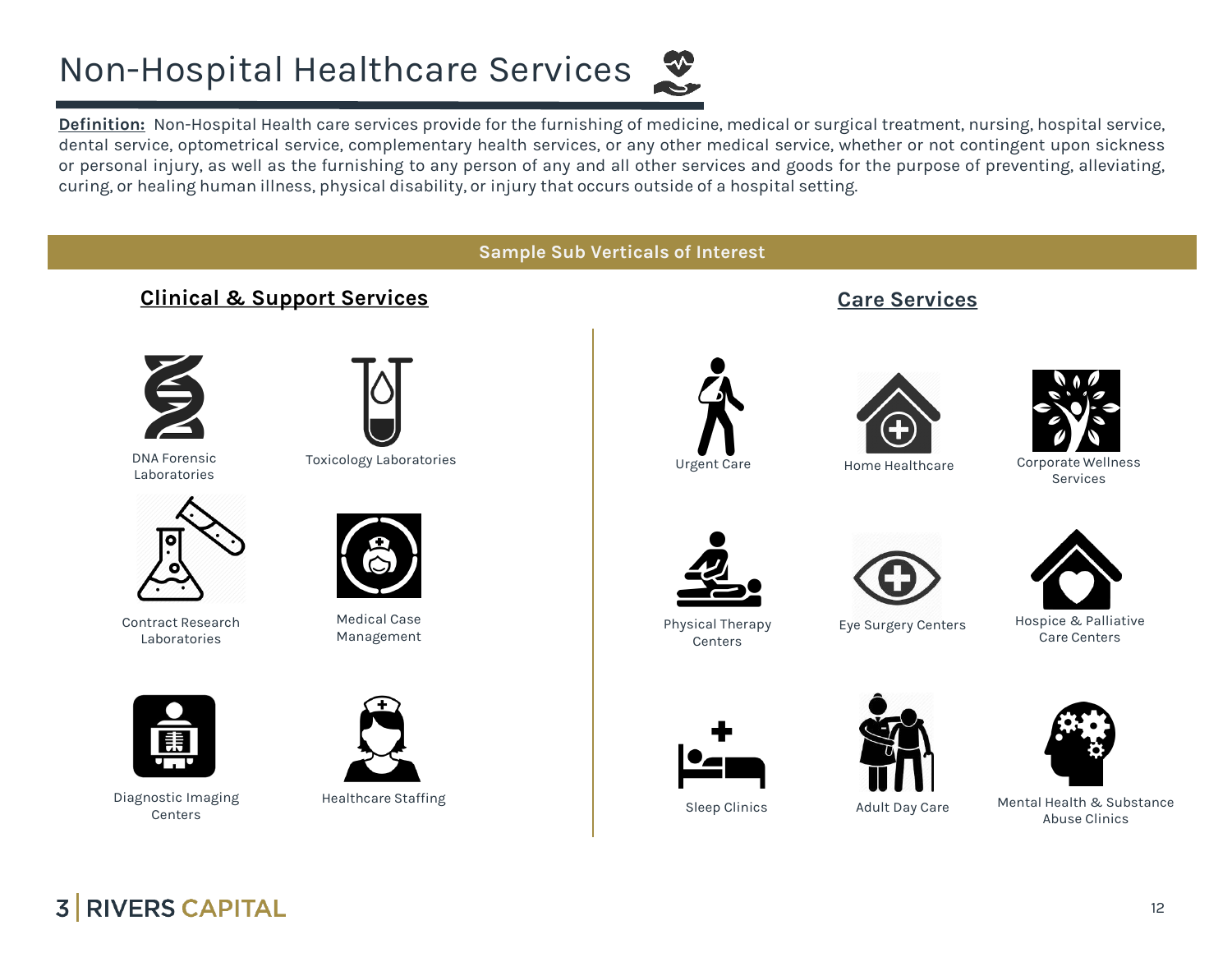## Healthcare Products & Distribution Services **等**

**Definition:** Healthcare products and distribution services are defined as the manufacture or distribution of either durable or disposable healthcare items that are used in patient care, which can include items from latex gloves to MRI Machines.

#### **Sample Sub Verticals of Interest**

#### **Distribution Manufacturing**



Medical Supplies





Laboratory Supply



Vitamin & Supplements



Robotic Surgery Equipment





Gym & Exercise Equipment Ophthalmic Instrument Manufacturing







Dental Equipment



Surgical Apparel



Foot Care Products Disinfectants Respiratory Equipment